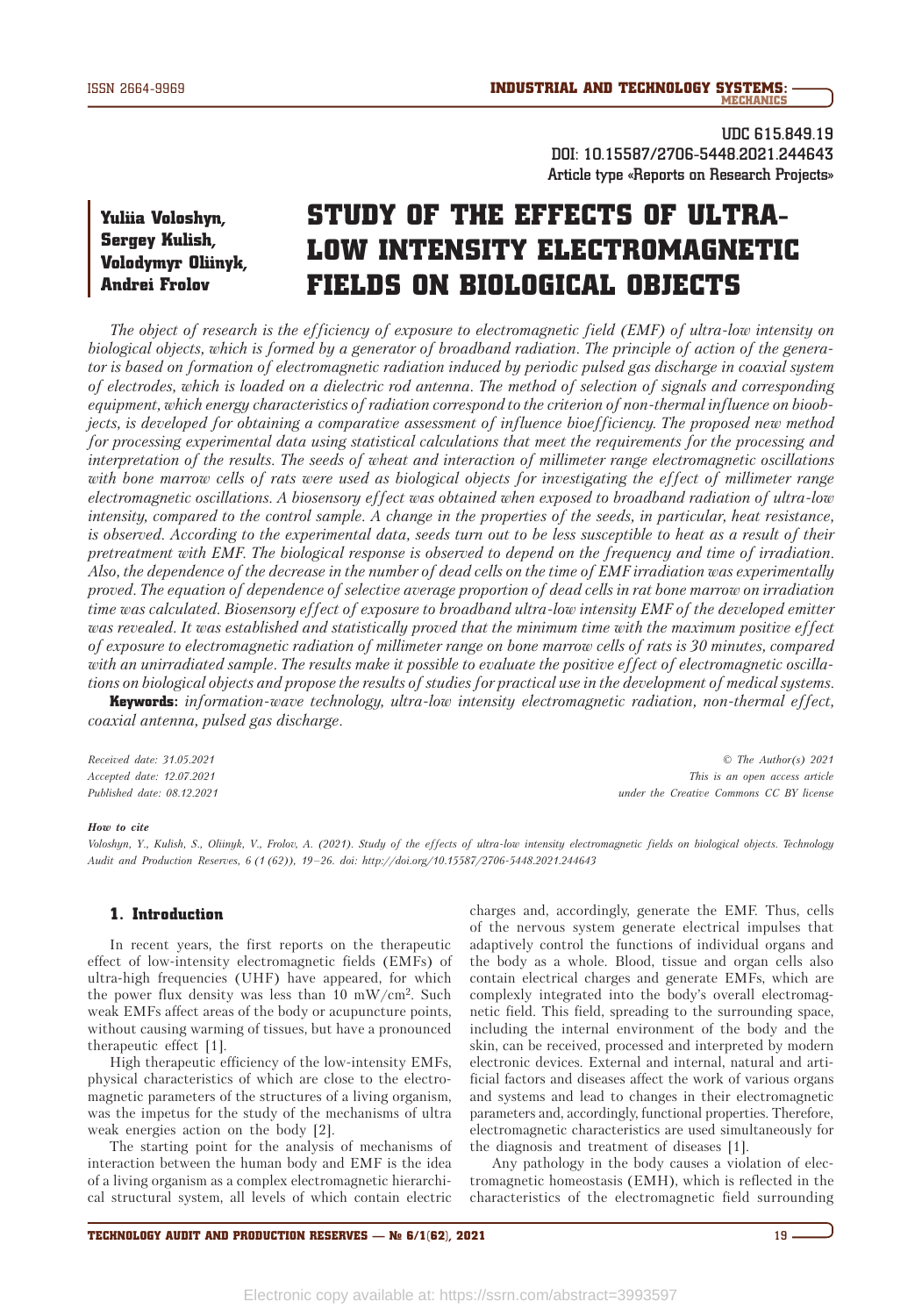the living organism. The EMH recovery is carried out by the body itself, its information retrieval activities aimed at selecting the optimal electromagnetic (therapeutic) signals from the environment [2–4].

The information wave technology (IWT) is a new direction in medicine, based on the principle of information exchange between the biological system and the external environment. Information-wave technology is designed for drug-free treatment, prevention, rehabilitation of various diseases, for pain elimination, correction of physiological disorders of the human body in immunodeficiency and occupational diseases, as well as in disorders caused by radiation, to remove radionuclides and in emergency [1].

The influence of external electromagnetic fields on biological objects attracts the attention of scientists and specialists working in the fields of biology, medicine, agriculture, ecology, and others. The effect of low-intensity UHF radiation and noise radiation, which may be associated with resonances of biomacromolecules and their individual components, is of particular interest. Despite the large number of publications related to this issue, there is currently no comprehensive explanation of the mechanisms of electromagnetic fields interaction with biological objects, as well as the lack of economically available hardware for use in medical practice [3].

The influence of low-intensity millimeter-wave electromagnetic radiation on living organisms over the past decades has attracted great interest among scientists of world.

The low power of the radiation flux of EMR (electromagnetic radiation) of the MMR (micrometer range) according to the literature makes it possible to use these waves for solving a wide range of problems. At present, despite the large number of works aimed at studying the effects of low-intensity electromagnetic oscillations, the features of the interaction of EMR of the MMR with biological objects, they consider these effects only descriptively with hypothetical assumptions regarding any theoretical mechanisms [5–7].

Today, when doctors and scientists are focusing their attention on the possibility of adequate replacement or addition of traditional treatment with pharmaceuticals, the MMT (microwave technology) has proved itself as a promising and highly effective method that allows achieving a complete and lasting positive result [2]. Due to a wide range of clinical use of the MMT, it is possible to talk about the possibility of its practical application to all cases requiring the use of therapeutic drug treatment methods.

Thus, the development of new methods and the improvement of existing ones for treatment is the urgent task of scientists at the stage of preclinical trials. Therefore, today, when doctors and scientists focus on the possibility of adequate replacement or supplementation of traditional pharmaceutical treatment, the question of studying the effects of electromagnetic radiation of the millimeter range of low intensity on the human body is relevant.

Therefore, *the object of research* is the efficiency of exposure to electromagnetic field of ultra-low intensity on biological objects, formed by a generator of broadband radiation.

*The aim of this article* is to consider the main aspects of the IWT and its use for medical purposes. Wheat seeds and the interaction of millimetre-range electromagnetic oscillations with rat bone marrow cells were used as biological objects for studying the effect of millimetre-range electromagnetic oscillations.

#### 2. Methods of research

Electromagnetic fields are a physical environmental factor that affects matter and living organisms at different levels of the organization.

The intensities of radiation at different frequency ranges have increased with the expansion of the areas of the EMF application and the development of new frequency bands in the anthropogenic (technogenic) component of the EMF. Each of these ranges has its own characteristics, which are associated with the depth of their penetration into the matter, range and trajectory of propagation, the ability to bypass obstacles and interact with the environment and objects of the biosphere [1].

Along with the traditional areas of the EMF application, the scope of their non-traditional applications expands significantly now. This is the widespread use of the EMFs in biology and medicine, including the non-traditional one.

Electromagnetic radiation used in modern technologies, including the IWT, can be described quantitatively and qualitatively by means of the wave theory. It is believed that the appearance of a biological response to the action of millimeter waves can be explained if, as a model, let's turn to a schematic section view of the plasma membrane of a cell (for simplicity, the spherical one) [1, 6]. Assuming that such a membrane can be a dielectric resonator, it is easy to find resonant wavelengths for such a resonator with some simplification of considerations. They will correspond to acoustic waves in speed of propagation. Therefore, the waves excited in the plasma membrane of a living cell can be acoustic-electric waves. The quality factor for the plasma membrane, as for the dielectric resonator, is equal to  $10<sup>3</sup>$ . This is a very high quality factor, which is not easy to obtain even in metal resonators at very high frequencies. Thus, it is possible to introduce in biology three radio engineering parameters: resonant frequency, frequency separation between types of oscillations and intrinsic *Q*-factor. The study of these parameters will make it possible to create medical and diagnostic devices. generating millimeter radiation more rationally.

Fig. 1 show experimental data characterizing the electrophysical parameters of individual biological tissues of the human body and the depth of penetration of electromagnetic radiation. For example, at  $\lambda = 10$  cm (oscillation frequency  $v=3$  GHz) the depth of penetration into the biological tissue can reach 15 cm, and at  $\lambda$ =8 mm (frequency v=37.4 GHz) this value is only 0.3 mm. The tendency to reduce the depth of penetration is observed as long as the wavelength in the medium exceeds significantly the size of the cells or organelles included in them. At very high frequencies, tissue permeability for the EMFs begins to increase again. For example, hard X-rays and gamma radiation penetrate soft tissues almost without attenuation [1].

It has been established that all biological systems are oscillatory systems in which functions occur in closed cycles with periods from a fraction of a second to months and years. There are also biological fluctuations with periods of several days, months, years and so on. There are «circadian» (one-day), ultradian (*T*<24 hours), infradian (2.5 days>*T*>24 hours) rhythms.

The main mechanisms of the influence of EMF on biological object are presented in [1].

From the above it is possible to conclude that a biological object that has its own set of internal frequencies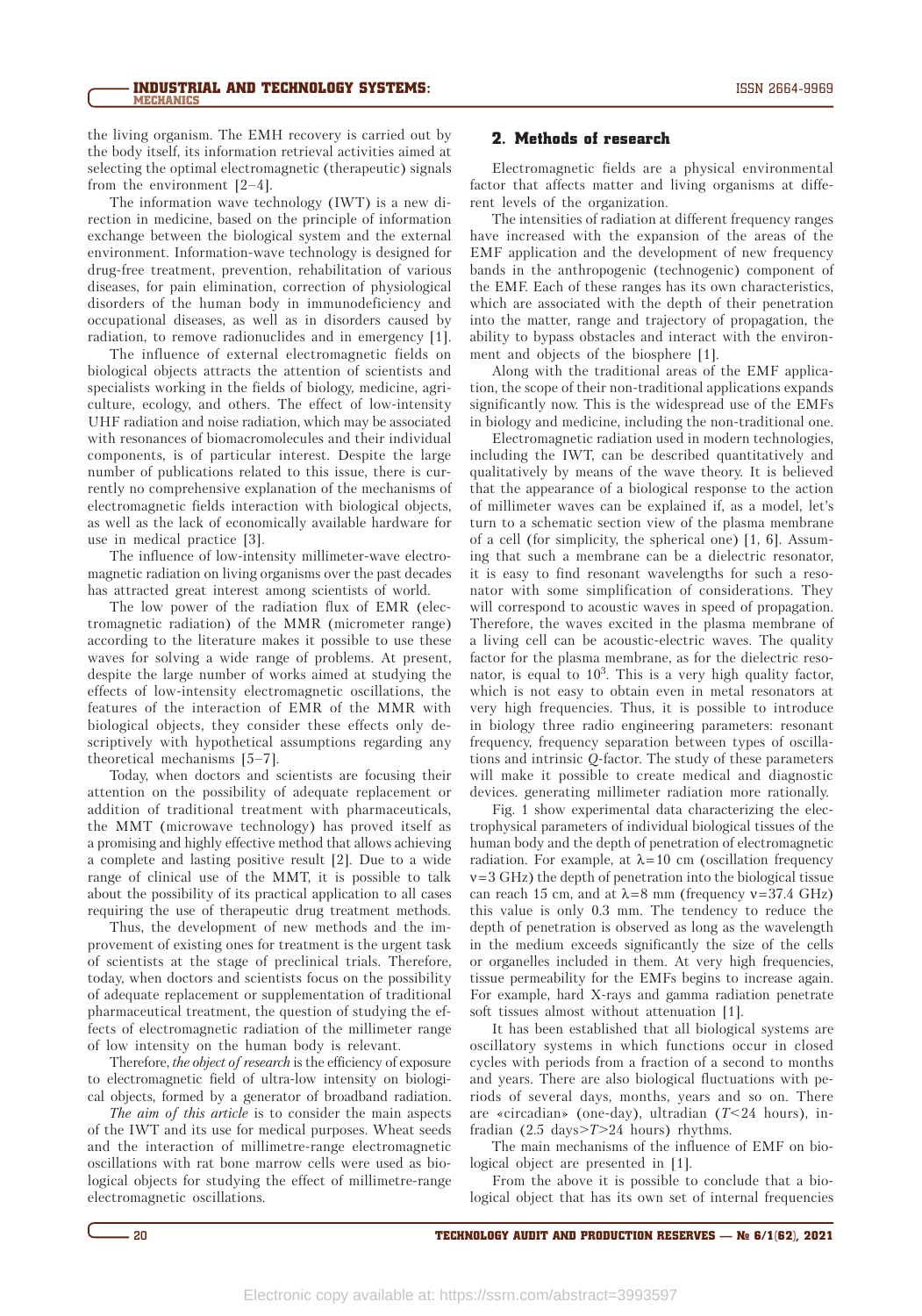and wave processes, can participate in the phenomena of biological resonance at the resonance frequencies of its structural elements or their combinations.



Fig. 1. The depth of penetration of the EMF into muscle and adipose tissues depending on the frequency

The corresponding resonant frequencies also depend on the dielectric and other properties of components of the biological substance. Thus, the internal biological resonance determines the entire information-wave process of a living organism. At the same time it manifests itself much more often, than external resonance, more precisely, it occurs constantly and continuously.

The external resonance is determined by the factors of environmental change and anthropogenesis, including that one used for prophylactic and therapeutic purposes. Such resonance can be used as a method of controlling a biological object.

All these conditions can be divided into states of norm (biological object is «healthy») and pathology (biological object is «sick»). The states of both norm and pathology can be many for each object, including age changes, influences of climate, geographical conditions, seasons of the year and so on. In general, the state of the norm is characterized by the corresponding information-wave processes [7].

When the living system leaves the state of norm outside the adaptation, there is a reverse effect. Affected parts influence the normal parts of the living system by a «distorted» information-wave process.

Representations of functional systems of an organism are located in zones of information-wave influence (IWI) which in many respects imitate topology of the Chinese meridians and the acupuncture points located on them. The IWI zones, however, are more general in nature and have, in contrast to adjacent morphological structures, the pronounced differential electrodynamic characteristics (impedance, biochemiluminescence, radiometric temperature in the microwave and UHF ranges, and so on). An important feature of the IWI zones is also their large (compared to the area of acupuncture points) spatial length, which methodically simplifies the information wave technology, as the design features of the emitter and the diffraction threshold of radiation do not require accurate knowledge of the IWI zone topology [8].

> It is also established that the electrodynamic model of the acupuncture points makes it possible to consider them as microwave and UHF antennas, and the set of the acupuncture points on the corresponding meridian makes it possible to consider them as phased arrays even in lower frequency ranges, because the distances between individual array points are measured in proportional segments multiples of the length of the phalanx of the middle finger.

> The process of EMF penetration into human tissue is described in [1].

> Cells regulate their functions, eliminating the resulting disturbances and adapting to changing living conditions, using coherent acoustoelectric waves. Propagating throughout the body, these waves can promote the organization of interconnection and control of intracellular processes in general.

For a long time a number of authors put forward and considered various hypotheses about the effect of the EMF on biological systems [8–10]. They prove that living organisms do not have specific receptors for the perception of the EMF of the microwave range [11, 12].

Hypothesis put forward in [8, 12, 13] suggests that the external EMFs of the microwave range, simulating the body's own microwave radiation, synchronize, using the principle of resonance, «healthy» rhythms lost in the disease, and restore electromagnetic homeostasis. In this case, the primary processes occur in cell membranes, and the transfer of information to organs is carried out through nerve fibers. The therapeutic effect of the EMFs of the microwave range is based on their resonant interaction with the natural oscillations of molecular oscillators of the sick body. Due to this, the restoration of «normal» resonant frequencies and phase synchronization of molecular oscillations occurs under the action of the EMFs [14]. Thus, the «information» effect of the EMFs of the microwave range consists in the purposeful transmission of microwave energy quanta to «deformed» molecular oscillators of the body.

Thus, today there is no consensus on the mechanisms of interaction of the EMF with a living organism. A large number of hypotheses suggest that the EMF action is carried out in several ways, but, on the other hand, it is obvious that these mechanisms have not yet been fully explored. At the same time, it should be noted that, unlike the orthodox sciences, which ignore inexplicable facts, this concept has room for everything that is still unexplained, and at the same time there are no contradictions where the facts and models corresponding to them are strictly proven [15].

Thus, today the concept of «cellular mechanisms of millimeter wave action on the body» combines the totality of changes in the functioning of cells. That is, changes in metabolism and cellular response to the effects of these mechanisms.

# 3. Research results and discussion

3.1. Millimeter-wave technology and its application in **medical practice.** Electromagnetic radiation of the millimeter range of low intensity has long been the subject of close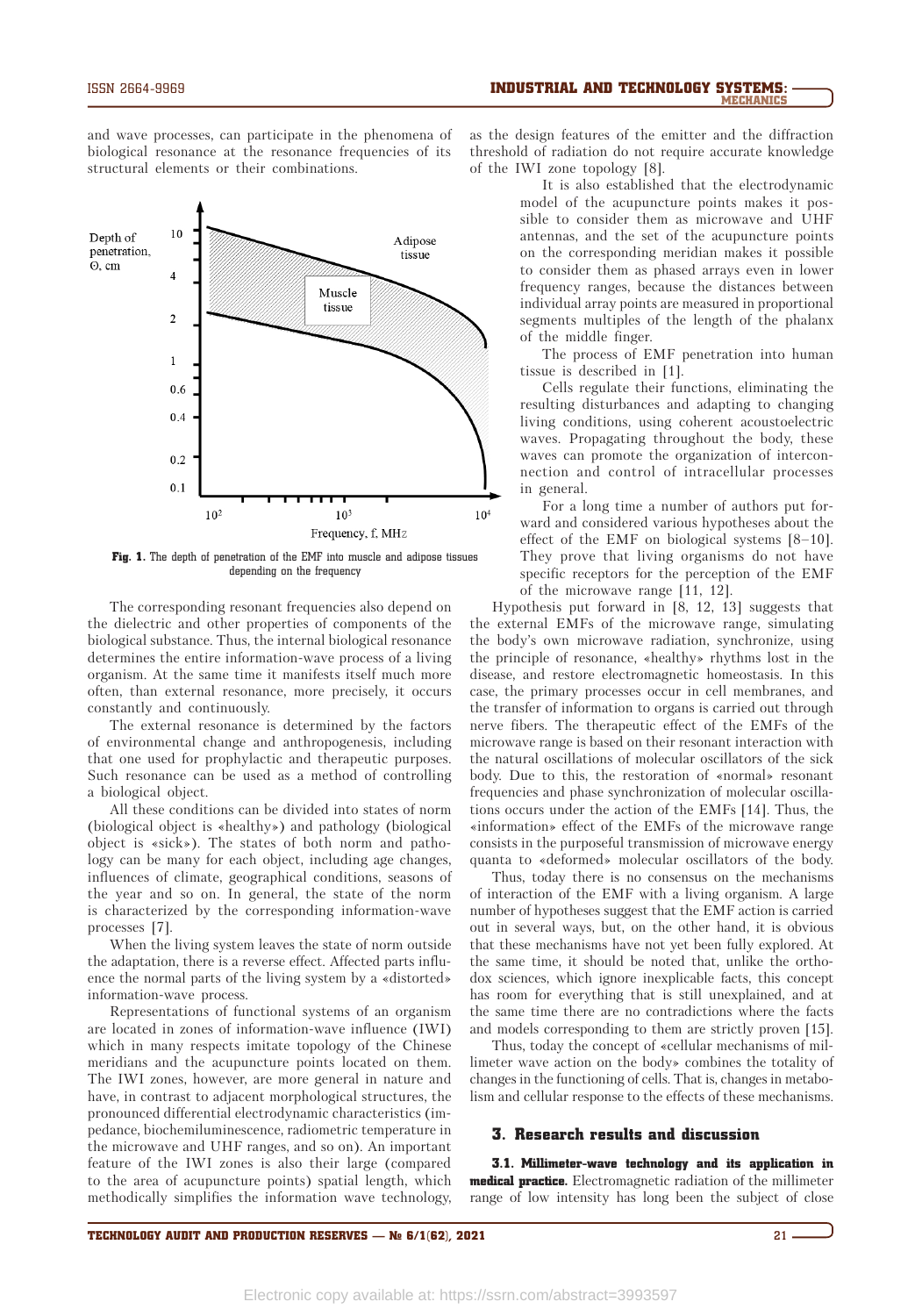attention and clinical studies. Over the last decade, based on the results of numerous experimental and theoretical data, millimeter waves are being introduced increasingly into medical practice. Today, there are three schools of millimeter-wave (MMW) technology (MMWT): high-frequency technology (UHF technology), microwave resonance technology (MRT) and information wave technology (IWT). They differ from each other by the type of irradiation, areas of action and frequencies used during treatment [8, 11, 12].

According to the method of UHF technology, based on the nosological diagnosis, the choice of standard radiation frequency is made: 42.25 GHz (7.1 mm), 53.57 GHz (5.6 mm), 61.22 GHz (4.9 mm), 118.57 GHz (2.53 mm) and the standard range of action (sternum, occiput, epigastric region, joints).

Simulating internal signals, the electromagnetic radiation activates the available reserves and accelerates the adaptation and recovery processes aimed at eliminating damages [16].

The IWT method is based on the use of a broadband UHF noise generator, which covers all possible therapeutic frequencies used in the MRT. Due to this, the implementation of the method does not require prior search and selection of therapeutic frequencies, the patient's body adjusts itself to the required therapeutic frequency of the millimeter range.

Today, the results of numerous experimental and theoretical studies of electromagnetic radiation in the millimeter range are based on the latest methods of treatment, widely used in clinical practice [17–19].

Millimeter technology is used in the complex treatment of:

– gastroenterological diseases;

- gastric duodenal ulcer;
- gastric and peptic ulcer;
- gastritis;
- duodenitis;
- gastroesophasal reflexes;

– chronic inflammatory diseases of the liver and biliary tract;

- biliary dyskinesia;
- chronic pancreatitis;

– chronic enterocolitis, in particular ulcerative colitis. Treatment with EMR (electromagnetic radiation) of

the MMR (micrometer range) makes it possible to reduce significantly the duration of treatment, reduce the number of relapses, increase the duration of remission [20].

The use of low-intensity oscillations after surgery, reduces and relieves pain in postoperative patients, eliminates inflammatory reactions in a short time, reduces the number of postoperative complications, promotes tissue regeneration in the area of injury. The use of the MMT (micrometer technology) in surgery and anesthesiology can limit significantly and in most cases exclude the use of drugs and reduce the length of hospitalization of patients by 20–25 % [21–23].

The effect is established of electromagnetic radiation on the indicators of the blood coagulation system in diseases of the cardiovascular system, in particular, angina pectoris, myocardial infarction [24]. The use of electromagnetic radiation as a monotherapy and in combination with traditional drug therapy for the treatment of patients with coronary heart disease is effective [25]. With angina pectoris, the ЕМR helps to reduce the frequency

and transition of the progressive angina pectoris to the stable one. As a result, the reserve capacity and aerobic capacity of the myocardium increase [26].

In order to determine the biophysical effect of EMR (electromagnetic radiation) of the MMR (micrometer range), scientists carried out a large number of experimental works, where various biological structures were used as objects of research: cultures of microorganisms, plant cells, nerve cells of mollusks, uniform blood cells, etc. [27]. Yet, among the experimental data obtained, there was no consensus on the physical mechanisms of interaction of millimeter waves with biological objects, since the key link of the interaction is unknown.

It is believed that low-intensity electromagnetic radiation is a universal mechanism for transmitting information both between living objects and between cells within a biological object.

The use of low-intensity fluctuations after surgery, makes it possible to reduce and stop the pain syndrome in postoperative patients, eliminates inflammatory reactions in a short time, reduces the number of postoperative complications, contributes to the area of injury [24, 28].

Thus, millimeter-wave technology has established itself as a promising and highly effective method that allows achieving a full and lasting positive result. Due to a wide range of clinical uses of the MMT, it is possible to talk about the possibility of using it in almost all cases requiring the use of therapeutic drug treatment methods. While noting the effectiveness of EMR, the possibility of using the MMT (micrometer technology) as a monotechnology should be emphasized, this distinguishes it from common pharmacological methods, which are not always effective and have side effects.

3.2. Experimental study of the effect of the EMF of ultra-low intensity on biological structures. For a long time, experiments were carried out on the positive effect of the EMF on biological objects. A study was also carried out on the basis of National Aerospace University «Kharkiv Aviation Institute» (Ukraine). The seeds of wheat in a state of «norm» and «pathology» were selected as biosensors (objects for research) [29].

A special stand was developed for studying wheat seeds under the action of external EMFs to reveal the biosensor effect. The choice of irradiation modes and the development of methods for conducting experiments, including preliminary preparation of the control biological objects, exposure to EMF, as well as the analysis of indicators of biological activity, were substantiated. The paper presents a methodology for statistical processing of the results. Based on the results of experimental studies, the effectiveness of the EMF action on the control biological object was established. The possibility of modifying indicators of the functional activity of biological objects by irradiating them with low-intensity EMFs, which differ in spectraltemporal characteristics, was proved. The dependence of the functional response on the frequency of the total spectrum width and the spectral distribution of the signal was revealed. Difference in the response of the control biological object under a power-law irradiation is observed and an increase in dispersion is revealed, this testifies in favor of the frontal-hierarchical model of the EMF action on the control biological object, this model belongs to the radio engineering device investigated in [21, 29].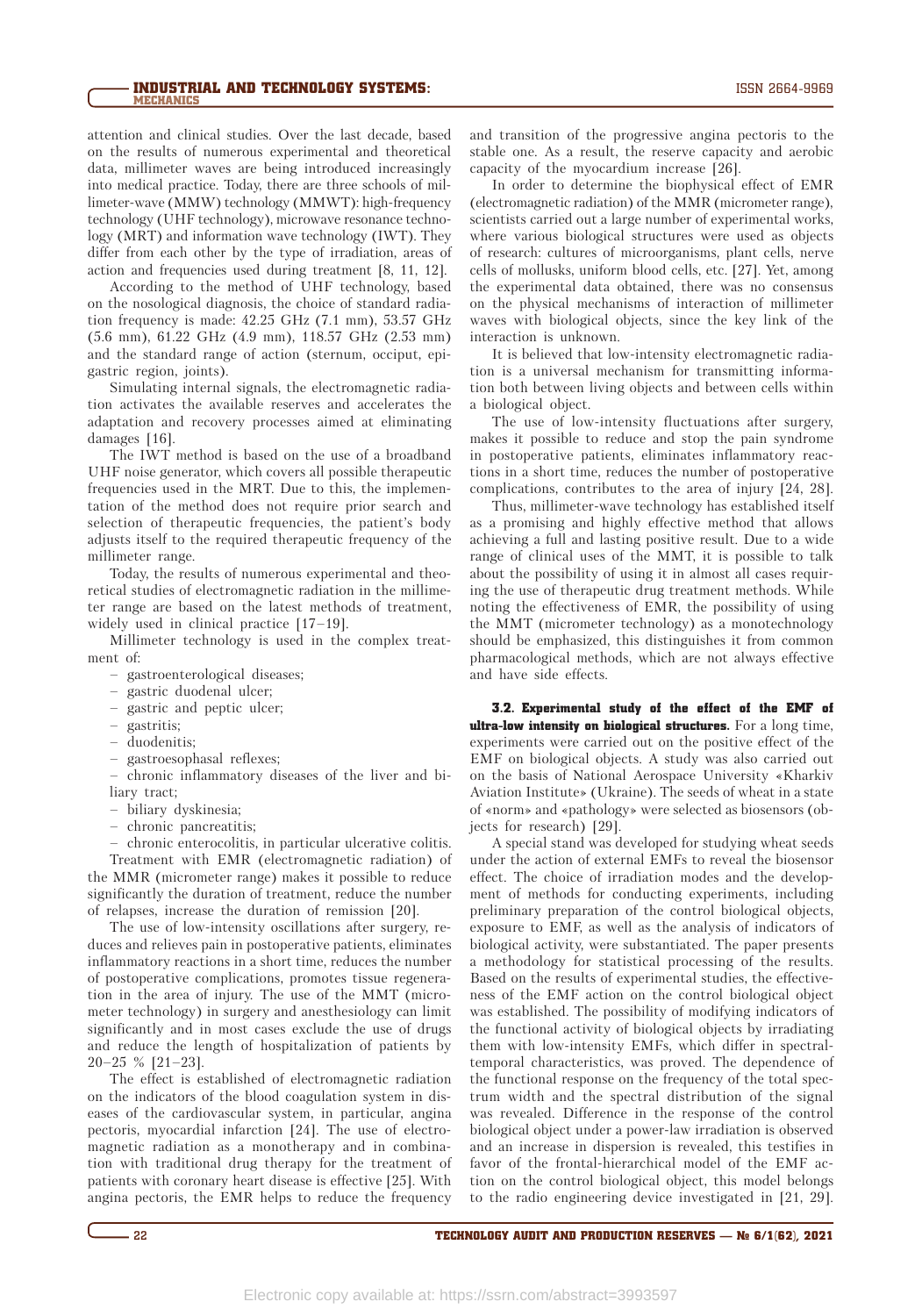Based on the carried out work, a previously developed stand was modified and experiments were carried out, where the object of study was the interaction of electromagnetic oscillations [30] of the MM range with the cells of the rat bone marrow. Low-intensity millimeter-wave electromagnetic waves were the subject of research [31–33].

A broadband generator of electromagnetic radiation built on the principle of a gas spark discharge in a cylindrical waveguide was used as a source of the EMF. The repetition rate of the discharge pulses is set by the clock generator, the duration of the active part of the discharge is determined by the pulse shaper, the amplitude of the voltage, that is necessary for electrical breakdown in the discharge gap, is achieved by using a pulse transformer [34]. This device generates noise signals of electromagnetic radiation in the frequency range 60–300 GHz with a flux density of  $10^{-19}-10^{-21}$  W/Hz·cm<sup>2</sup>. Fig. 2 shows the structure of the generator emitter [35].



Fig. 2. The structure of the emitter of the spark discharge generator: 1 – waveguide; 2 – central rod; 3 – dielectric supports, impedance transformers; 4 – metal protrusions, discharge inhibition area; 5 – inputs of electrodes; 6 – dielectric rod antenna

A study was carried out and the safety was proved of this electronic device use in medical practice in accordance with sanitary standards [36].

The generated spectrum of electromagnetic waves contains linear (deterministic) and continuous (noise) components. The lower oscillation frequency is determined by the pulse repetition frequency (20–50 Hz), the upper one is determined by the effective radiation band of the dielectric antenna. The energy within the spectrum is distributed according to the law  $\sim 1/fn$  (*n*=1–3), where *f* are the frequencies of the spectral components. This distribution is typical for the intrinsic thermal radiation of biological objects [37].

It is obvious that the accompanying technical diagnostics of the device is necessary for the correct introduction of the information wave technologies into clinical practice in addition to purely medical research. First of all, this refers to the main factor, namely, broadband electromagnetic radiation with a flicker-type noise spectrum, which reproduces the radiation frequency ranges of living cells with a noise power spectral density not exceeding  $10-16$  W/cm<sup>2</sup>·Hz. It is the very low radiation intensity that is a significant engineering problem in diagnosing the technical condition of the device. The second most difficult problem is associated with the broadband radiation. It is believed that to ensure the necessary biological effect, the maximum radiation frequencies should be at least 60–300 GHz, which is achieved by the design features of the spark discharge generator [38, 39].

To study the effect of EMR of the MMR on the culture of rat bone marrow cells, a spark discharge generator was used in the band of biologically significant frequencies (at frequencies of 50–60 GHz) with a periodic pulse discharge in atmospheric air with a streamer nature of electrical breakdown, and an improved express method of biotesting [40–42].

The experiments were carried out on a model test system of rat bone marrow cells [43, 44] in order to establish the possible effect of EMR of the MMR on the stability of cell membranes and, as a consequence, cell viability. During the experiment, the effect of millimeter-wave electromagnetic radiation on rat bone marrow cells was investigated for 10, 20, 30, 40, 50 and 60 minutes.

Statistical evaluation of the obtained data on cell viability was carried out using a technique developed by us, in which the evaluation criterion was the calculation of the percentage of dead cells. Assessment of the effect of an external destabilizing factor (physical, chemical or mechanical) on cells was determined by its ability to damage cells or dramatically change their morphological characteristics [45, 46].

The expediency of using this statistical processing of the methodology is explained by the clarification of the following aspects:

1. The peculiarity of distributing the mass of biological objects of the same type according to any characteristic.

2. Mathematical modeling and forecasting of changes in any characteristic of a biological object with a change in an external factor affecting this characteristic.

3. The peculiarity and nature of the relationship between individual signs of biological objects in accordance with their number.

4. Revealing the nature and degree of influence of any factor on the change in the corresponding characteristics of biological objects, comparing the mean values and determining the reliability of the difference.

5. Determination of the reliability of the obtained results of experimental studies.

The above aspects are solved mainly using: correlation, regression analysis: laws of distribution of random variables.

The essence of the method is that after interaction with any external destabilizing factor, trypan blue solution was added to the cell suspension, then the functional state of the bone marrow cell membranes was assessed by the intensity of cell staining [43].

Biological membranes of the functioning cells of various types have a universal meaning due to the presence in them of specialized receptor proteins that are able to regulate energy and biochemical processes in the cell, as well as the water space inside and outside the cell [42, 43]. Literature data regarding the effect of EMR of the MMR directly on membranes include studies of excitable cells, non-excitable cells, model systems of liposomes, and bilayer lipid membranes. Therefore, an experiment was conducted to study the effect of low-intensity electromagnetic oscillations precisely at the cellular level.

In samples of rat bone marrow cells after thirty minutes of irradiation, the selective mean proportion of dead (stained) cells was 1.14 times lower than in the unirradiated control sample. After 60 and 90 minutes of irradiation, this value was 1.17 times lower than in the unirradiated control sample.

Thus, the EMR created by the proposed device has a positive effect on the viability of cells, it increases the resistivity of the membrane to external factors, as evidenced by a decrease in the level of permeability of the dye into the cell.

The calculation of the average proportion of dead cells for a series of measurements was calculated as the ratio of the number of dead cells to their total number. After this calculation, a statistical evaluation was performed in order to establish the reliability, reproducibility and statistical significance of the data. Determined the standard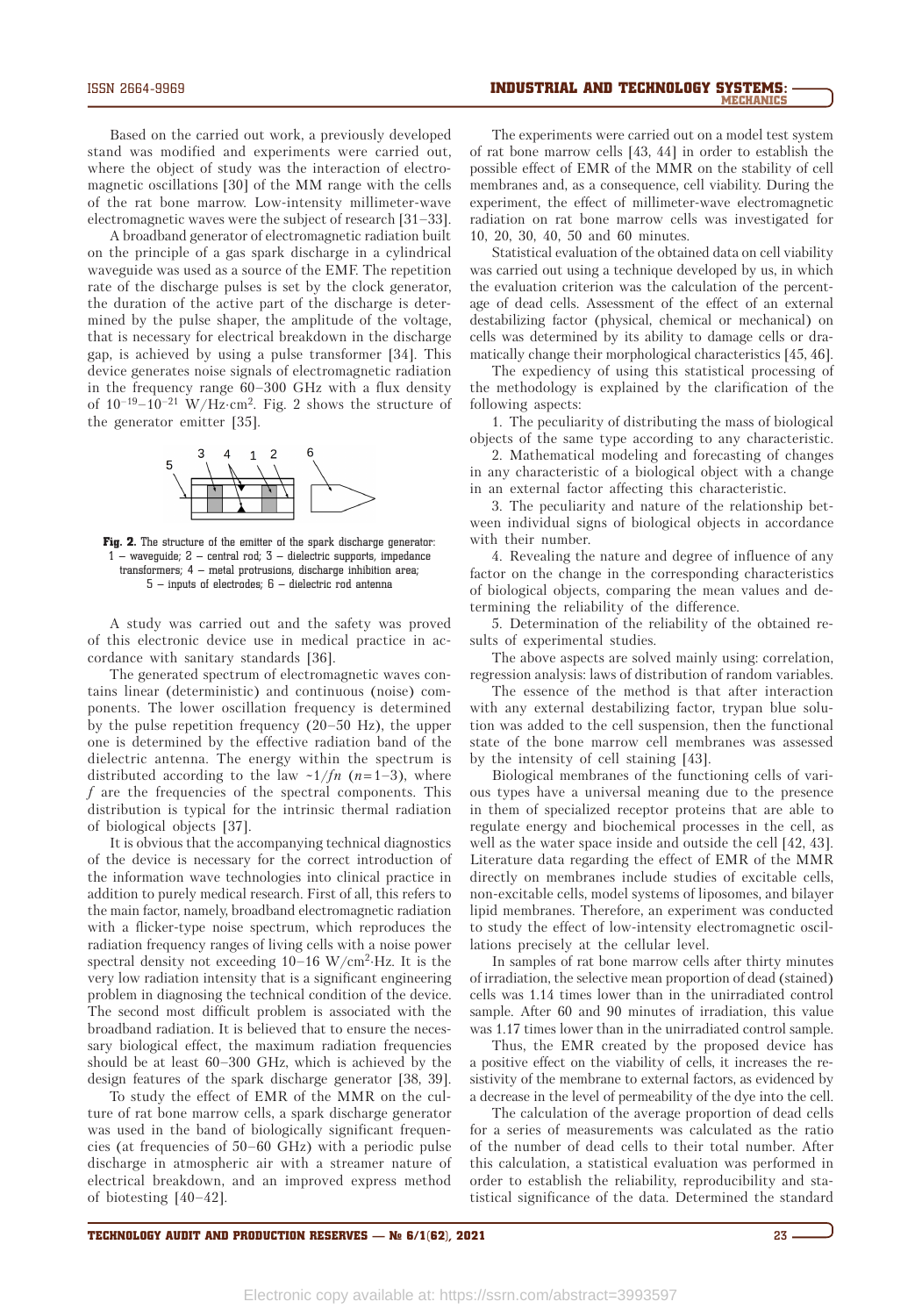deviation of the population. the standard error of fate for a series of measurements, which make it possible to assess the accuracy of the obtained data.

The confidence interval of the values is calculated in which the true value of the parameter is found with a given confidence level and the sampling criterion is determined.

The data obtained during the 30 min irradiation show that the selective average fraction of dead cells in the rat bone marrow samples was 1.9 times lower than in the unirradiated control sample. And at 60 and 90 min of irradiation, this difference reached 2.3 times.

The calculated indicators are presented in Table 1.

During the statistical processing of the experimental data, the equations of the nonlinear regression laws were obtained by the approximation method. For experimental data obtained after 30 minutes of irradiation, the law is  $y = 0.06x^2 - 0.4x + 13.5$ , the degree of accuracy of the approximation is 2 and the reliability value is 0.9716. For experimental data obtained after 60 minutes of irradiation, the law is  $y=0.5x^2-4.6x+14.77$ , the degree of accuracy of the approximation is 2 and the reliability value is 0.9815. These results confirm the reliability and reproducibility of the experimental results. Fig. 3 shows the measurement results and the statistical model of dependence of the dead cells proportion on the exposure time and the type of approximating polynomials.

In the course of the experiment, the dependence of the number of dead cells on the time of exposure to EMR of MMR was established. The dependence of a decrease in the selective average proportion of dead cells with an increase in the time of exposure to radiation from 10 to 30 minutes was experimentally proved. With an increase in the exposure time from 30 to 60 minutes, this figure increases. Thus, the established minimum time with the maximum positive effect of the impact on the bone marrow cells of rats was 30 minutes. This was confirmed by the calculated dependency level. The obtained results show that the effect of informational electromagnetic radiation is able to modify the immune status of the organism of bioobjects, exert anti-inflammatory effect, activate physiological and reparative regeneration. But it is necessary to take into account the duration of radiation, as well as design features of the emitter.

In conclusion, it is established that the effects are of a diverse nature, ranging from indifference to stimulation and suppression. These effects are manifested differently depending on the initial state of the biological object, the type of signal modulation and their structural organization. In addition, these dependences are non-monotonous and even change the sign of the effect to the opposite one, which seems to reflect the competitive nature between the effects of stress and adaptation.

The calculated indicators

# Table 1

| Indicator                        | Radiation time, min       |                       |                           |                       |                           |                       |
|----------------------------------|---------------------------|-----------------------|---------------------------|-----------------------|---------------------------|-----------------------|
|                                  | 30                        |                       | 60                        |                       | 90                        |                       |
|                                  | Non-irradiated<br>control | Irradiated<br>control | Non-irradiated<br>control | Irradiated<br>control | Non-irradiated<br>control | Irradiated<br>control |
| Average proportion of dead cells | 5.2                       | 2.8                   | 9.8                       | 4.1                   | 11.8                      | 5.2                   |
| Standard deviation               | 0.3                       | 0.23                  | 0.46                      | 0.29                  | 0.52                      | 0.35                  |
| Upper bound of the interval      | 4.6                       | 2.3                   | 8.9                       | 3.5                   | 10.8                      | 4.5                   |
| Lower bound of the interval      | 5.8                       | 3.3                   | 10.7                      | 4.7                   | 12.8                      | 5.9                   |



Fig. 3. Statistical model of the dependence of the proportion of dead cells on the exposure time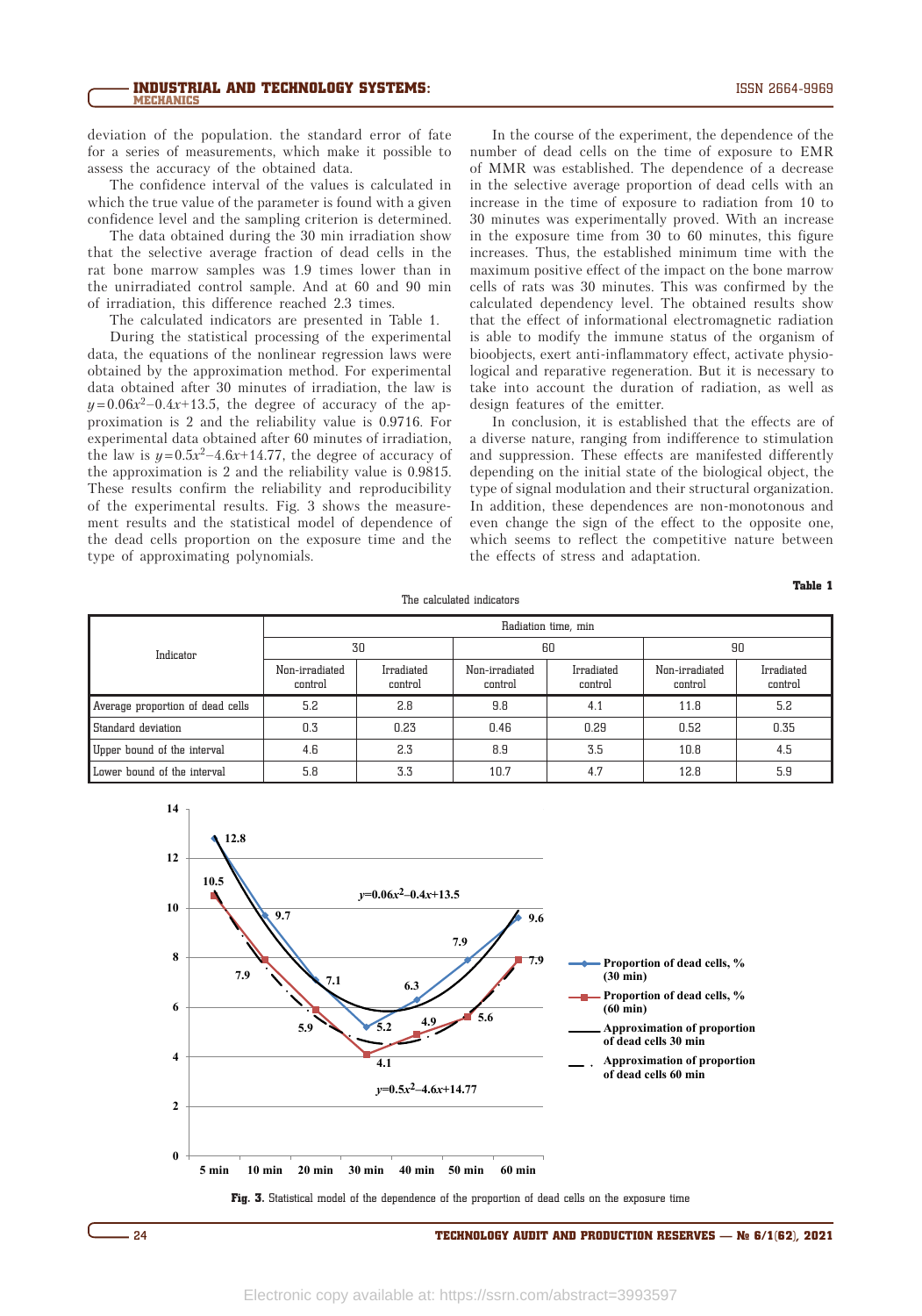The proposed results can be used in the development and modernization of medical systems that operate on the principle of formation of broadband electromagnetic radiation of the millimeter range.

This study has a number of limitations. Potential distant effects, including genetic effects of exposure, need careful recruitment and accumulation of experimental data obtained under controlled conditions. The generalisation of results and the development of promising models seems to require the inclusion of new variables under which the effects will be robust and reproducible in the interest of targeted modification of plant properties. Also, significant difficulties in conducting this kind of research are caused by the fact that there are practically no appropriate predictive theoretical models, since the bioobjects under study are complex biological systems.

Thus, the above data indicate the presence of a biosensor effect when exposed to an ultralow intensity broadband electromagnetic field of the developed emitter. The quantitative characteristics of biological responses are of the same order (and in some cases higher) than those of exposure to monochromatic and narrowband noise radiation.

## 4. Conclusions

The paper considers the theoretical substantiation and a new solution to the scientific problem of finding ways to determine and establish the effect of low-intensity MM range electromagnetic radiation on rat bone marrow cells. A method of data statistical processing has been proposed and the dependence of the decrease in the number of dead cells on the time of irradiation has been experimentally proved, as well as an improved method for determining the effect of an external destabilizing factor on the culture of rat bone marrow cells in vitro. A new method of processing experimental data using statistical calculations is proposed. This method meets the requirements for processing and interpreting the results. Also it allows a comprehensive assessment of the performance of preclinical studies. This method clearly reflects the data obtained, allows reliability, reproducibility, determines their statistical significance.

The dependence of the decrease in the number of dead cells on the time of exposure to EMR MMR has been experimentally proved. The quadratic equation of the dependence of the selective average proportion of dead cells in the bone marrow on the time of irradiation  $y=0.06x^2-0.4x+13.5$  was calculated. The minimum time with the maximum positive effect on the rat bone marrow cells was established and statistically confirmed by data processing, which was 30 minutes.

#### References

- **1.** Kulish, S. M., Oliinyk, V. P., Voloshyn, Yu. A. (2018). *Radiofizychni osnovy informatsiino-khvylovykh tekhnolohii u biomedinzhenerii.* Kharkiv: Nats. aerokosm. un-t im. M. Ye. Zhukovskoho «Kharkiv. aviats. in-t», 68.
- **2.** *Extremely Low Frequency Fields* (2007). Environmental Health Criteria Monograph No. 238. World Health Organization. Available at: http://www.who.int/peh-emf/publications/Complet\_DEC\_2007.pdf
- 3. Kaszuba-Zwoińska, J., Gremba, J., Gałdzińska-Calik, B., Wójcik-Piotrowicz, K., Thor, P. J. (2015). Electromagnetic field induced biological effects in humans. *Przegl Lek, 72,* 636–641.
- **4.** Markov, M. (2015). XXIst century magnetotherapy. *Electromagnetic Biology and Medicine, 34 (3),* 190–196. doi: http:// doi.org/10.3109/15368378.2015.1077338
- **5.** Pilla, A. A. (2013). Nonthermal electromagnetic fields: From first messenger to therapeutic applications. *Electromagnetic Biology and Medicine, 32 (2),* 123–136. doi: http://doi.org/10.3109/ 15368378.2013.776335
- **6.** Jelenković, A., Janać, B., Pešić, V., Jovanović, D. M., Vasiljević, I., Prolić, Z. (2006). Effects of extremely low-frequency magnetic field in the brain of rats. *Brain Research Bulletin, 68 (5),* 355–360. doi: http://doi.org/10.1016/j.brainresbull.2005.09.011
- **7.** Torres-Duran, P. V., Ferreira-Hermosillo, A., Juarez-Oropeza, M. A., Elias-Viñas, D., Verdugo-Diaz, L. (2007). Effects of whole body exposure to extremely low frequency electromagnetic fields (ELF-EMF) on serum and liver lipid levels, in the rat. *Lipids in Health and Disease, 6 (1).* doi: http:// doi.org/10.1186/1476-511x-6-31
- **8.** Devyatkov, N. D., Golant, M. B., Betskii, O. M. (1991). *Millimetrovye volny i ikh rol v protsessakh zhiznedeyatelnosti*. Moscow: Radio i svyaz, 168.
- **9.** Betskii, O. V., Lebedeva, N. N. (2001). Sovremennye predstavleniya o mekhanizmakh vozdeistviya nizkointensivnykh elektromagnitnykh voln na biologicheskie obekty. *Millimetrovye volny v biologii i meditsine, 3 (33),* 5–19.
- **10.** Kaznacheev, V. P., Mikhailova, L. P. (1985). *Bioinformatsionnaya funktsiya estestvennykh elektromagnitnykh polei*. Novosibirsk: Nauka, 170.
- **11.** Sitko, S. P., Skripnik, Yu. A., Yanenko, Yu. A.; Sitko, S. P. (Ed.) (1999). *Apparatnoe obespechenie sovremennykh tekhnologii kvantovoi meditsiny.* Kyiv: FADA, LTD, 199.
- **12.** Kolbun, N. D., Lobarev, V. E. (1988). Problema bioinformatsionnykh vzaimodeistvii: millimetrovyi diapazon dlin voln. *Kibernetika i vychislitelnaya tekhnika, 78*, 94–99.
- **13.** Smolyanskaya, A. Z., Vilenskaya, R. L. (1973). Deistvie elektromagnitnogo izlucheniya millimetrovogo diapazona na funktsionalnuyu aktivnost nekotorykh geneticheskikh elementov bakterialnykh kletok. *UFN, 110 (3),* 458–460.
- 14. Fröhlich, H. (1980). The Biological Effects of Microwaves and Related Questions. *Advances in Electronics and Electron Physics, 53,* 85–152. doi: http://doi.org/10.1016/s0065-2539(08)60259-0
- **15.** Tsong, T. Y., Liu, D.-S., Chauvin, F., Gaigalas, A., Astumian, R. D. (1989). Electroconformational coupling (ECC): An electric field induced enzyme oscillation for cellular energy and signal transductions. *Bioelectrochemistry and Bioenergetics, 21 (3),* 319–331. doi: http://doi.org/10.1016/0302-4598(89)85010-x
- **16.** Brayman, A. A., Megumi, T., Miller, M. W. (1990). Proportionality of ELF electric field-induced growth inhibition to induced membrane potential inZea mays andVicia faba roots. *Radiation and Environmental Biophysics, 29 (2),* 129–141. doi: http:// doi.org/10.1007/bf01210558
- **17.** Lebedeva, N. (2001). Millimeter waves in biology and medicine. *Radiotekhnika, 1–2 (21–22).*
- **18.** Betskii, O. V., Lebedeva, N. N., Kotrovskaya, T. I. (2002). Stokhasticheskii rezonans i problema vozdeistviya slabykh signalov na biologicheskie sistemy. *Millimetrovye volny v biologii i meditsine, 3 (27),* 3–11.
- **19.** Gotovskii, Yu. V., Perov, Yu. F. (2000). *Osobennosti biologicheskogo deistviya fizicheskikh faktorov malykh i sverkhmalykh intensivnostei i doz*. Moscow, 191.
- **20.** Kuchin, L. F., Kulish, S. N., Cherenkov, A. D., Litvin, V. V., Chernaya, M. A. (2009). Informatsionnoe pole i ego vzaimosvyaz s okruzhayuschim mirom. *Radіoelektronnі і komp'yuternі sistemi, 2 (36),* 142–147.
- **21.** Litvin, V. V. (2007). Sources of electromagnetic radiation with biologically significant influence. *Physical processes and fields of technical and biological objects.* Kremenchuk: KDPU, 55–56.
- **22.** Kulysh, S. N., Oleinyk, V. P., Lytvyn, V. V. (2008). Byomedytsynskye prymenenyia myllymetrovikh tekhnolohyi. *Sohodennia ta maibutnie farmatsii.* Kharkiv: Vyd-vo NFaU, 595.
- **23.** Lytvyn, V. V., Kulysh, S. N., Oleinyk, V. P. (2009). Ynformatsyonno-volnovie tekhnolohyy korrektsyy funktsyonalnoho sostoianyia cheloveka pry chrezvichainikh sytuatsyiakh. *Suchasni informatsiini tekhnolohii upravlinnia ekolohichnoiu bezpekoiu, pryrodokorystuvanniam, zakhodamy v nadzvychainykh sytuatsiiakh*. Kyiv: vydavnychyi dim «ADEF-Ukraina», 99–105.
- **24.** Gulyaev, V. Yu., Oranskii, I. E. (1999). Mekhanizm i lechebnoe primenenie elektromagnitnykh voln millimetrovogo diapazona. *Tekhnologiya reabilitatsionnogo naznacheniya i vosstanovitelnoi terapii*. Ekaterinburg: «SV-96», 2837.

TECHNOLOGY AUDIT AND PRODUCTION RESERVES —  $N_e$  6/1(62), 2021 **25** 25 **25**